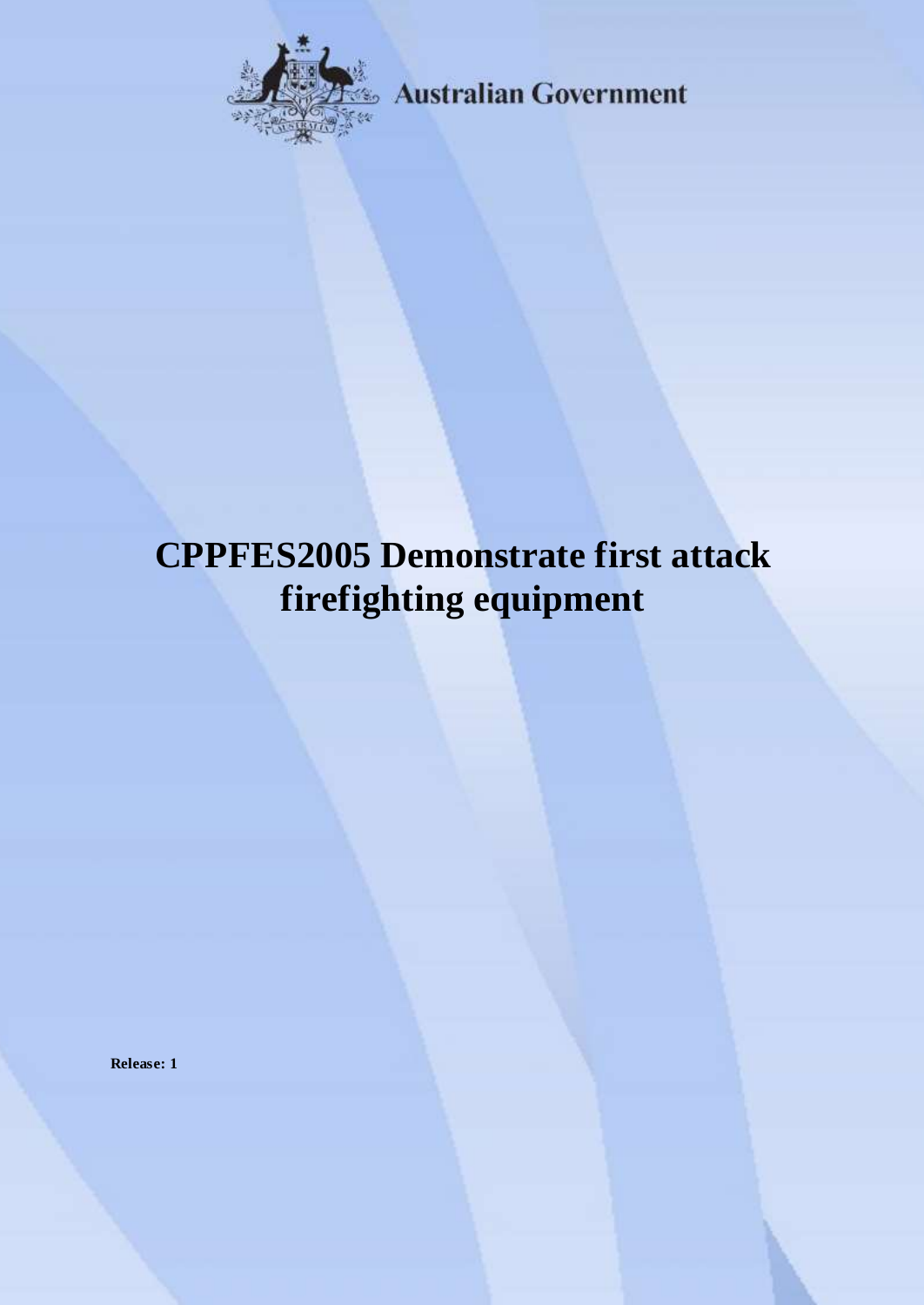#### **CPPFES2005 Demonstrate first attack firefighting equipment**

#### **Modification History**

Release 1 This version first released with CPP Property Services Training Package Release 13.0.

> Supersedes and is equivalent to CPPFES2005A Demonstrate first attack firefighting equipment. Unit updated to meet the Standards for Training Packages 2012.

## **Application**

This unit of competency specifies the skills and knowledge required to demonstrate first attack firefighting equipment. It includes demonstrating and explaining to clients how to correctly and safely use portable fire extinguishers, fire hose reels and fire blankets in emergency situations.

The unit is suitable for those with basic skills and knowledge undertaking routine work tasks under the direction of more experienced workers.

Licensing, legislative, regulatory or certification requirements apply to this unit of competency in some states and territories. For further information, check with the relevant regulatory authority.

## **Pre-requisite Unit**

Nil.

#### **Unit Sector**

Fire Protection Inspection and Testing

## **Elements and Performance Criteria**

| Elements describe the<br>essential outcomes. |                                                                                                                                        | Performance criteria describe what needs to be done to<br>demonstrate achievement of the element. |                                                                                          |
|----------------------------------------------|----------------------------------------------------------------------------------------------------------------------------------------|---------------------------------------------------------------------------------------------------|------------------------------------------------------------------------------------------|
|                                              | 1 Demonstrate and<br>-1.1<br>explain correct use of<br>portable fire<br>1.2<br>extinguisher to<br>extinguish simulated<br>1.3<br>fire. |                                                                                                   | Explain purpose and use of different types of fire<br>extinguishers to relevant persons. |
|                                              |                                                                                                                                        |                                                                                                   | Identify fire type and classification.                                                   |
|                                              |                                                                                                                                        |                                                                                                   | Select fire extinguisher according to fire type and<br>classification.                   |